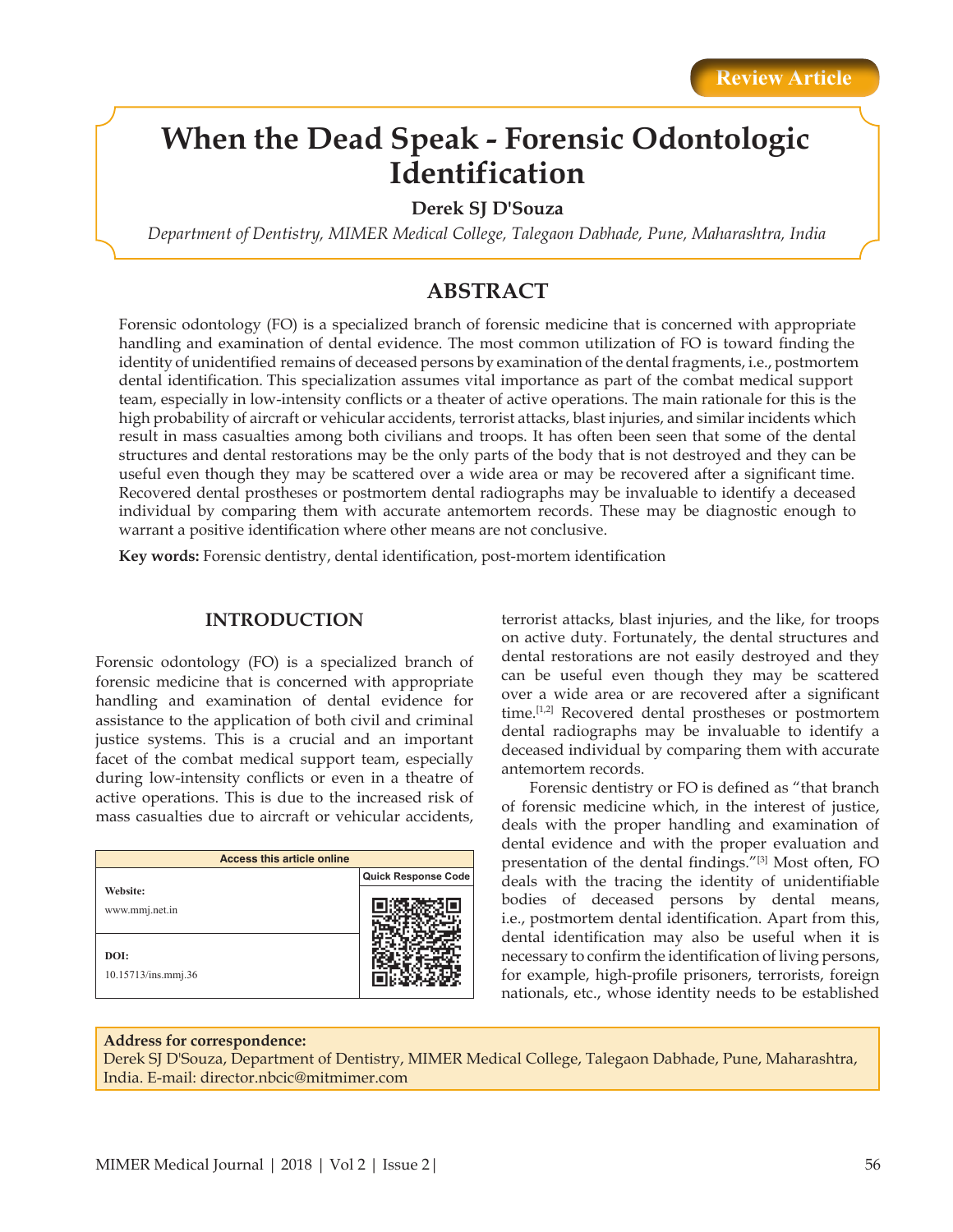immediately; for persons who cannot communicate for any reason or those suffering from memory loss or advanced Alzheimer's disease.

# **RATIONALE OF FORENSIC DENTAL IDENTIFICATION TEAM**

The primary reason the armed forces need to have an established forensic dental identification capability is to assist in the identification of human remains. In most of the situations, it includes identifying their own men in uniform, but in certain situations, it requires identification of civilians who have been unfortunate to be involved in the attack or the blast.<sup>[4]</sup>

The legal requirements for such identification are as follows:

# **Wills and Bequeathed Property**

The possession of a valid death certificate is mandatory for the confirmation of the last will and testament and subsequent transfer of any inheritance, title, portion of wealth, etc., to the next of kin of the deceased individual. A positive identification is an absolute necessity for issuance of a death certificate by appropriate authorities. Without positive identification, this process could be delayed until the person is declared legally dead or after a 7-year waiting period.

## **Insurance Purposes**

Positive certification of death is once again a mandatory requirement before the beneficiaries receive the payment benefits from any life insurance or similar policy held by the victim. It is often the case, that in those when a positive identification is not possible, the payment of benefits to the beneficiaries gets indefinitely delayed. This is a pitiable state for a family to be caught up in, as it is the exact opposite of the outcome for which people buy a life insurance policy. At times, this administrative hurdle ends up denying or delaying the family crucial payments that are essential for their existence.

# **Legal Requirements**

Yet, another crucial matter is the initiation of legal action such as malpractice or wrongful death lawsuits. Unless there is proof of death and a death certificate is issued, it is very difficult, if not impossible, to initiate a wrongful death case in the courts of law.

Dental identification also helps to prove the innocence or guilt of an accused person in crimes, especially those related to murder or sexual assault. In such cases, bite marks from the victim or on the alleged attackers body can be used to ascertain if the accused was involved in the crime or not. Legal history is replete with many interesting cases where dental records were the only means to link the person to the crime or in some cases prove that they were innocent and uphold the principles of justice.

# **Psychological Aspects**

The sudden death or demise of a loved one is tragic event for anyone. Unless there is some proof that the concerned individual has perished in the accident, there is a lack of closure for the near and dear ones. In certain cases, the family is unable to grieve as they do not have definite proof of death. At times, there is lingering hope that the missing family member will return someday since there is no proof of death. It is a known fact that without proof, it becomes a huge challenge for some people to accept the death of their child, parent, sibling, or spouse.

## **Manpower**

The unfortunate loss of trained workforce is major sequelae to a mass disaster, accident, or incidence of violence. There is a legal need to identify the exact number of casualties so that their deficiency can be restored and the military unit returned to a complete state of combat readiness.

# **Tactical and Administrative Requirements**

The higher echelons in the Government or Military HQ's need to be aware of the number and status of the deployed troops, exact details of the fatalities sustained by a particular unit and the actual losses in terms of capability. Added to this, an important aspect of military strategy is the concern that when civilians are involved in the attack, it is important to distinguish between the casualties as being either perpetrators or innocent bystanders. This may also be related to demands for compensation that is announced by the government following mass disasters.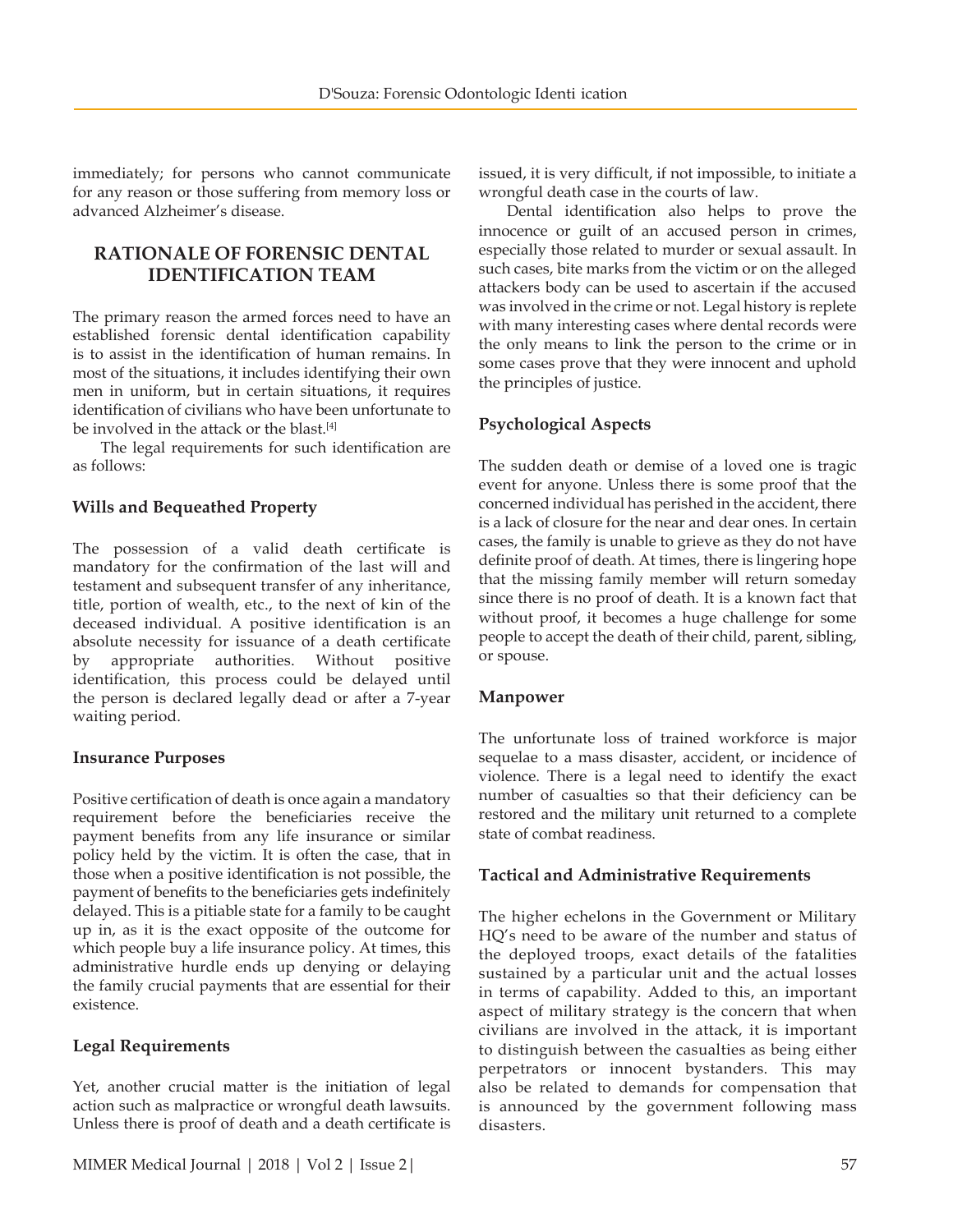# **PROCESS OF FORENSIC DENTAL IDENTIFICATION**

It is very important, therefore, to have good quality, comprehensive, accurate, and legible antemortem dental records. These become invaluable when needed for comparison purposes with postmortem dental records so that postmortem identification can be proved or disproved. This is not always the situation as the very few practitioners maintain good quality and accurate antemortem dental records and this also varies considerably. It becomes an almost herculean task for the forensic dentist involved in dental identification to compare postmortem chartings and radiographs with incomplete and/or inaccurate antemortem dental records.[5]

Some of the commonly observed lacunae in maintenance of dental records include lack of accurate recording of the dentition with the treating dental surgeons, lack of uniformity in charting, inadequate or poor quality of dental radiographs, illegible or incomplete dental records, and finally, the dynamic nature of the dentition. Human error plays a significant role in all of these yet can be minimized with adequate education and training of the dental team and paradental staff.

A single feature such as a missing tooth cannot be present found later on or an endodontically treated tooth in the antemortem radiograph cannot be seen as untreated (normal) in the postmortem radiograph.<sup>[5,6]</sup> This becomes useful exclusion criteria to rule out the identity of a person. The possibility of the patient having undergone further treatment still remains as an option that must be factored in when comparisons are made. Time period is an important factor in this estimation and the expertise of the forensic dentist will help to come to a decision.

# **AIDS TO SUCCESSFUL FORENSIC DENTAL IDENTIFICATION**

## **Dental Radiographs**

Dental radiographs provide the most reliable and important element of the antemortem data upon which to base a postmortem identification. As few as, one unusually shaped restoration or one endodontic filling may be all that is needed to make a positive identification. Bitewing radiographs are of great advantage as they will provide detail of the crowns of the upper and lower molar and premolar teeth. They

also provide detail of the interdental region, levels of crestal bone, crown morphology, size and shape of pulp chambers, shape of dental restorations, overhanging margins of restorations, lining material, caries, and supra- and sub-gingival calculus deposits. Education and regular training of the paradental staff to ensure that all radiographs are of excellent quality in routine dental services are of paramount importance.<sup>[5-10]</sup>

The FO should reproduce as accurately as possible the angulation and the positioning of the X-ray tube as that was used for the antemortem radiograph. When radiographs of just skeletal remains have to be carried out, a reduction of approximately 25% is made in the kilovolts (kV) and milliamperes (mA) and/or exposure time to compensate for the absence of soft tissue. Shrinkage of the osteoid tissue and effect of high heat or impact all have to be factored in depending on when and how the remains were found or recovered.

Orthopantomograms are often taken routinely as an antemortem screening radiograph, and they provide invaluable information about the teeth and associated bony structures.[9,10]

# **USE OF STUDY CASTS TO AID POSTMORTEM IDENTIFICATION**

It is a good practice that study casts as dental records should be kept until personnel are on active duty. They can be very useful in the identification process for comparison. Casts should always include the name of the patient, name of the dental practitioner, name of the dental unit, and the date the casts were made.<sup>[11]</sup>

# **Dental Sources of DNA**

DNA is relatively resistant to decomposition and, in the case of mitochondrial DNA, can survive in bone for thousands of years. DNA testing is a valuable technique for association of body parts in circumstances where no other method is suitable. Teeth provide a rich source of DNA and they are well protected by the hardest tissue in the human body - enamel. $[12]$  It has been shown that there is sufficient quantity of DNA in the crown body, root body, root tip, and crown tip. Individuals in high-risk occupations such as military pilots may have antemortem blood samples stored as routine procedure for future comparison.

There are many methods for carrying out DNA fingerprinting for identification. These may be either by process of restriction fragment length polymorphism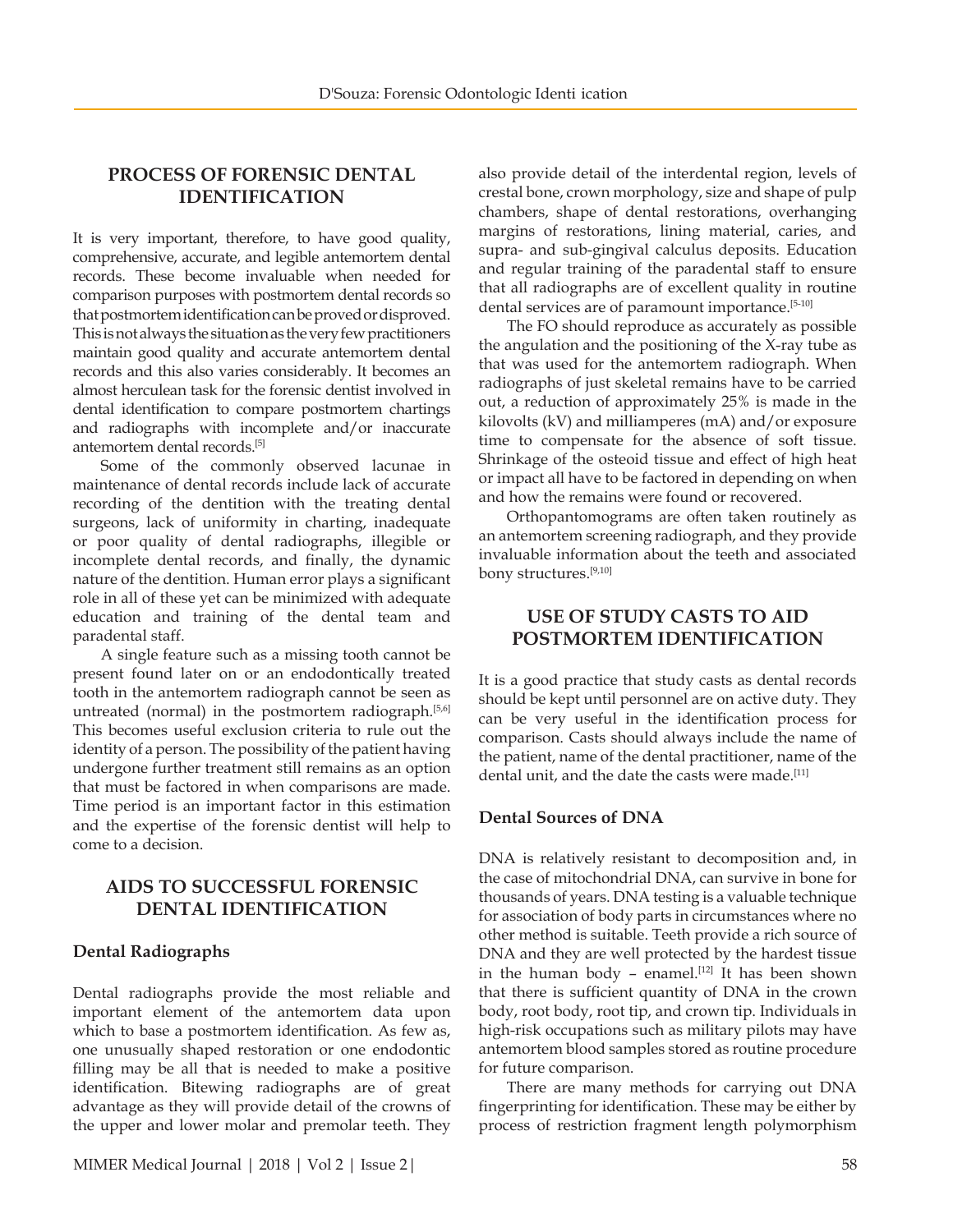or by polymerase chain reaction or both. Each method looks at the repetition of polymorphic regions of DNA, including single nucleotide polymorphisms (SNPs) and short tandem repeats (STRs). The identification of a person accurately and definitively is correlated with the size and the number of repeated sequences examined. DNA fingerprinting for human identification makes use of special probes that focus only on human-specific DNA. This ensures that identification can be accurately done even if there are chances of contamination of the sample by DNA that is of non-human origin.<sup>[13]</sup>

Human mitochondrial genome (mtDNA) typing is now being routinely used in forensic identification and may be the only method to be applied where the biological samples are minimal or in highly degraded state. This technique has great potential because the high mutation rate of the mtDNA makes it an important biomarker even in the cases of monozygotic twins with rare SNPs for the federal and investigating agencies. This has major implications because routinely even monozygotic twins cannot be separated by STR profiling. What is crucial to note is that when the samples obtained consist of degraded skeleton, teeth, bones, or skull remains; the FO needs to examine the samples and compare them with human reference samples to confirm their origin.<sup>[14]</sup>

## **DENTURES AND DENTURE MARKING**

Removable dental prostheses or dentures are another useful aid to postmortem identification. This is useful if they have some form of identification marking incorporated into them at time of manufacture.<sup>[11]</sup>

There are many different methods available for the marking of dentures. They fall into two distinct categories: (1) Surface marking techniques and (2) inclusion marking techniques.

## **Surface Marking Techniques**

An identifying mark by the use of a dental bur or other sharp objects may be imprinted on the polished surface of the denture. A permanent wash-proof marker may also be used to write on the denture surface and covered with a clear varnish or resin.

### **Inclusion Marking Technique**

The best method is by incorporation of a metallic or nonmetallic strip with details of the patient or laboratory in

a suitable portion of the denture. Although more time consuming, it is the better technique as it is likely to be more durable. In the armed forces, dentures may be marked with the individual's army registration number which is a unique and immediately identifiable number.

## **CONCLUSION**

Forensic dental identification though dealing with deceased subjects plays a key role in ensuring that the morale of the survivors of tragedies is kept up and also fulfills the social and legal obligations of the next of kin.<sup>[6,15,16]</sup> All dental practitioners need to be made aware of their responsibility in maintaining dental records of all the patients they treat. It is pertinent to note that with the advent of digitization of most forms of dental radiographs and even dental photography, it has become easier and more efficient to store and transfer the dental records. All the members of the dental team need to be educated about the long-term benefits of maintaining accurate dental records. This will play a key role someday in the future and be the only piece of evidence that will help in the positive identification of a person.<sup>[6,8]</sup> It may even save an innocent person from being found guilty and being wrongfully accused and punished. It may not restore the life of a deceased person but will ensure that the family members and loved ones find closure and can get the monetary benefits that will allow them to survive the tragedy of losing a loved one under traumatic circumstances.

FO is still in a nascent phase in India. There are only few FOs who are practicing in the country and most of them have been trained abroad. As regards the formal training, FO is taught by the specialties of oral pathology and oral medicine.<sup>[17]</sup> It is hoped that this article will increase awareness and raise interest in this exciting and rapidly developing field. There are numerous applications and employment opportunities, and the regulatory authorities need to take note and make the requisite changes in the curriculum to establish this branch of dental sciences in the country.

#### **REFERENCES**

- 1. Spencer LR. Personal Identification from Human Remains. Springfield: Thomas Books; 1987.
- 2. Spencer LR. The Testimony of Teeth: Forensic Aspects of Human Dentition. Springfield: Thomas Books; 1988.
- 3. Keiser-Nielsen S. Person Identification by Means of the Teeth: A Practical Guide. Bristol: John Wright and Sons